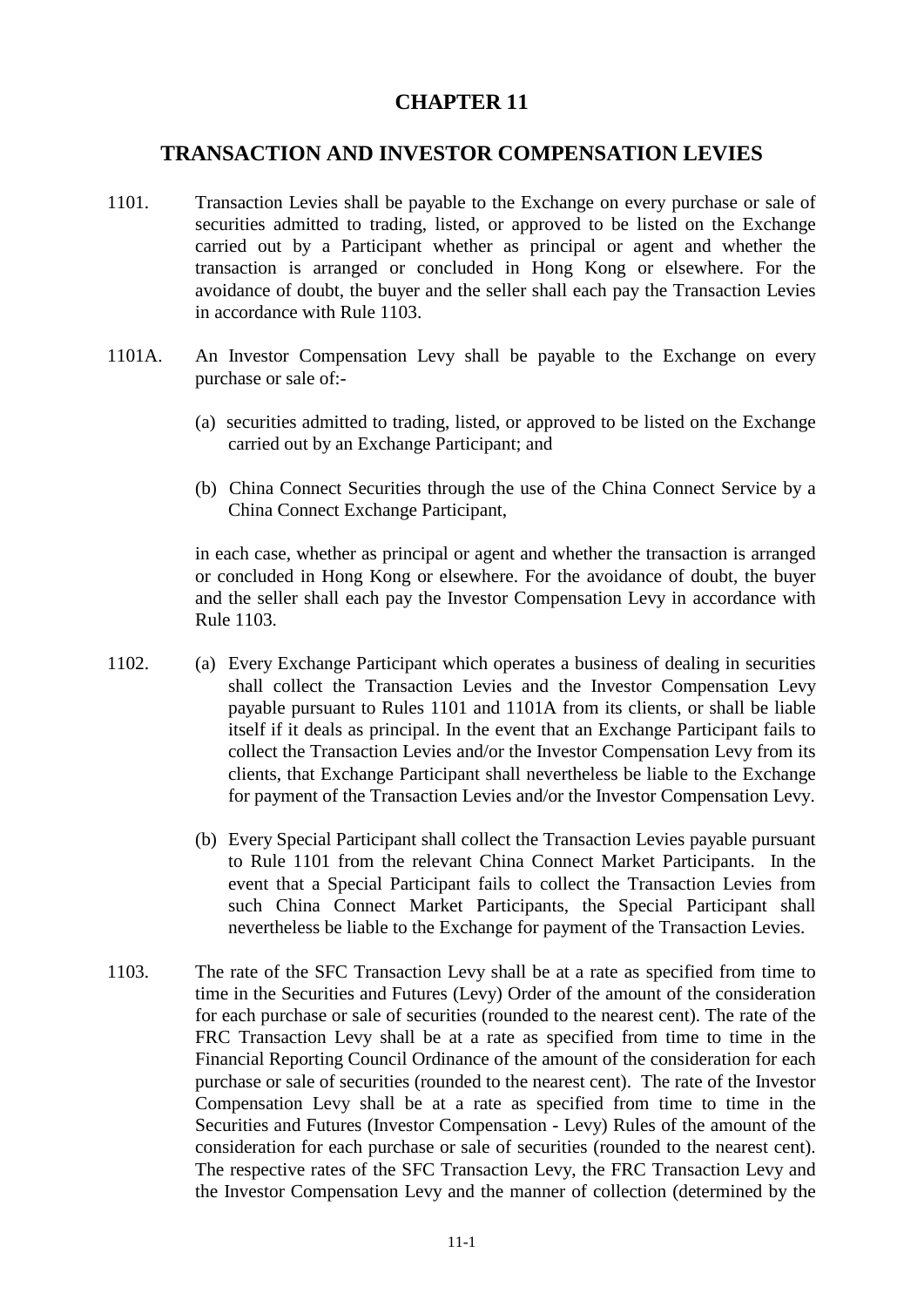Board from time to time) will be notified to Participants by circular.

- 1103A. No Investor Compensation Levy shall be payable for so long as an exemption notice made under section 25 of the Securities and Futures (Investor Compensation – Levy) Rules is in force. Participants will be notified of the exemption notice (and its termination) by circular.
- 1104. (a) An Exchange Participant shall state in every contract note to clients as separate items relevant amounts of the Transaction Levies and the Investor Compensation Levy payable to the Exchange according to the requirements of the Commission. Relevant amounts of the SFC Transaction Levy and the FRC Transaction Levy may be stated either as separate items or as an aggregate amount.
	- (b) A Special Participant shall state in every contract note relevant amounts of the Transaction Levies payable to the Exchange according to the requirements of the Commission. Relevant amounts of the SFC Transaction Levy and the FRC Transaction Levy may be stated either as separate items or as an aggregate amount.
- 1105. (a) An Exchange Participant shall keep complete and true records of and maintain separate accounts for the SFC Transaction Levy, the FRC Transaction Levy and the Investor Compensation Levy actually collected from clients and remitted to the Exchange. An Exchange Participant shall whenever called upon by the Board so to do produce its books and records for inspection by any person authorised by the Board.
	- (b) A Special Participant shall keep complete and true records of the SFC Transaction Levy and the FRC Transaction Levy actually paid by it to the Exchange under Rule 1102(b). A Special Participant shall whenever called upon by the Board so to do produce its books and records for inspection by any person authorised by the Board.
- 1106. (a) Within 7 days from the beginning of each month, an Exchange Participant shall submit to the Exchange a complete and signed return of the Transaction Levies and the Investor Compensation Levy payable pursuant to Rules 1101 and 1101A in respect of transactions carried out as principal or agent during the previous month and shall separately show the amounts it collected from clients during that month, in such form as specified by the Board from time to time. Without prejudice to the foregoing, the Board shall have the power to require an Exchange Participant to make such returns at such other time(s) and in respect of such other period(s) as the Board may require.
	- (b) Within 7 days from the beginning of each month, a Special Participant shall submit to the Exchange a complete and signed return of the Transaction Levies payable pursuant to Rule 1101 payable in respect of transactions carried out by it during the previous month in such form as specified by the Board from time to time. Without prejudice to the foregoing, the Board shall have the power to require a Special Participant to make such returns at such other time(s) and in respect of such other period(s) as the Board may require.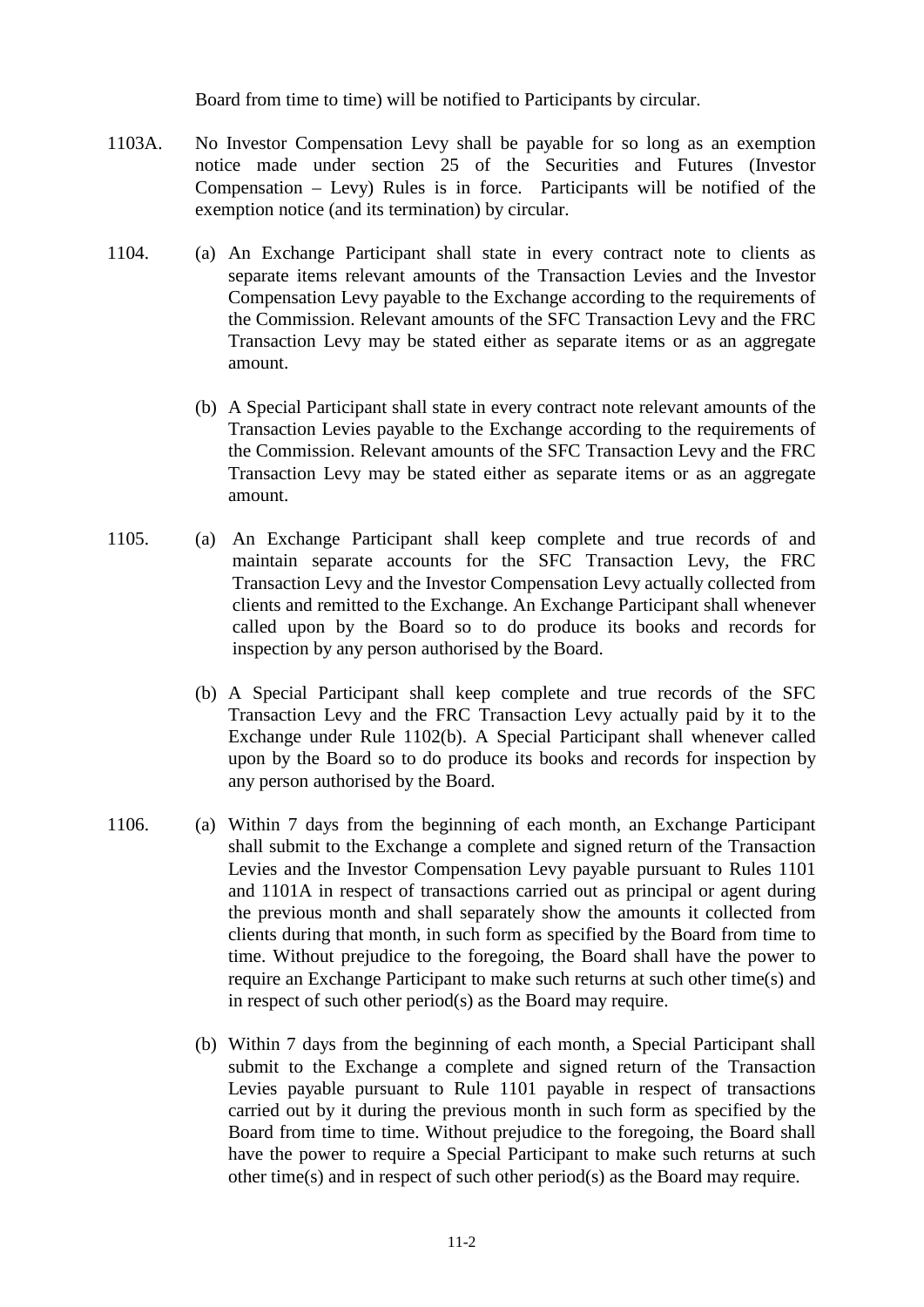- 1107. (a) An Exchange Participant shall remit within 15 days from the beginning of each month the total Transaction Levies and Investor Compensation Levy as stated in its return under Rule 1106(a) to the Exchange in such manner as the Board may from time to time specify. Without prejudice to the foregoing, upon demand by the Exchange, immediate payment of all Transaction Levies and Investor Compensation Levy due from an Exchange Participant or its clients referred to in Rule  $1102(a)$ , whether collected or not, relating to transactions of any period prior to the date of payment, shall be effected.
	- (b) A Special Participant shall remit within 15 days from the beginning of each month the total Transaction Levies as stated in its return under Rule 1106(b) to the Exchange in such manner as the Board may from time to time specify. Without prejudice to the foregoing, upon demand by the Exchange, immediate payment of all Transaction Levies due from a Special Participant referred to in Rule 1102(b), whether collected from the relevant China Connect Market Participants or not, relating to transactions of any period prior to the date of payment, shall be effected.
- 1108. If any Participant fails to remit any SFC Transaction Levy, FRC Transaction Levy and/or Investor Compensation Levy to the Exchange within the period specified in Rule 1107, a surcharge at the same rate as the rate of the late remittance charge, if any, specified in the Securities and Futures (Levy) Rules, the Financial Reporting Council Ordinance or the Securities and Futures (Investor Compensation-Levy) Rules (as the case may be) on the outstanding SFC Transaction Levy, FRC Transaction Levy and/or Investor Compensation Levy payable shall be imposed. If any SFC Transaction Levy, FRC Transaction Levy, Investor Compensation Levy and the surcharges remain unpaid at the end of the month in which the SFC Transaction Levy, the FRC Transaction Levy and/or the Investor Compensation Levy is/are due, the Participant shall be liable to be suspended from trading and may be subject to any other disciplinary action as the Board may think fit. Notwithstanding any such action which the Board may take against the Participant in default, the Board may also take legal action to recover the outstanding amount of Transaction and Investor Compensation Levies and surcharges, and all expenses incurred or to be incurred by the Board for taking recovery action against the Participant shall be borne by such Participant.
- 1109. Where the total amount of the SFC Transaction Levy, the FRC Transaction Levy or the Investor Compensation Levy in a return of a Participant under Rule 1106 is different from the sum computed by the Exchange on the basis of transactions as recorded by the Exchange, such Participant shall take immediate actions to verify the records to ascertain the correct amount that should be payable. It shall however remit the lesser of the two sums to the Exchange under Rules 1107 and 1108. Upon the correct amount being ascertained, the amount owing, if any, shall be paid to the Exchange immediately. In case of dispute, the amounts computed by the Exchange as aforesaid shall, in the absence of manifest error, be final and binding.
- 1110. (a) When an Exchange Participant suspends or ceases its business of dealing in securities, it shall immediately notify the Exchange in writing, and such Exchange Participant shall submit a return up to and including the date of suspension or cessation within 7 days after such date and shall effect payment within 15 days after such date and Rules 1106 to 1109 (where they apply to an